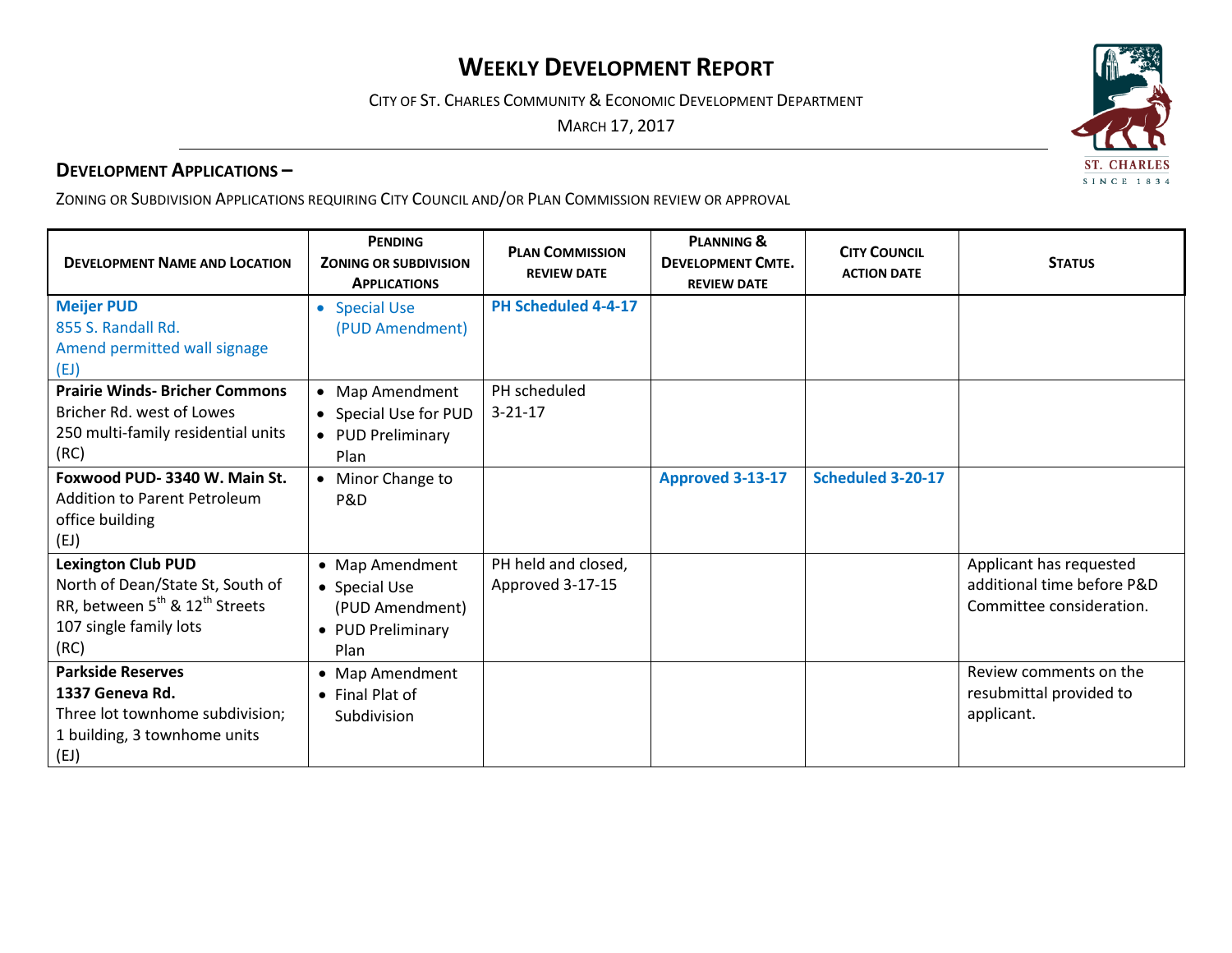### **GENERAL AMENDMENT APPLICATIONS** - TEXT AMENDMENTS TO THE ZONING ORDINANCE

| <b>APPLICATION</b>              | <b>APPLICATION FILED BY</b> | <b>PLAN COMMISSION</b><br><b>REVIEW DATE</b> | PLANNING &<br><b>DEVELOPMENT CMTE.</b><br><b>REVIEW DATE</b> | <b>CITY COUNCIL</b><br><b>ACTION DATE</b> | <b>STATUS</b> |
|---------------------------------|-----------------------------|----------------------------------------------|--------------------------------------------------------------|-------------------------------------------|---------------|
| Ch. 17.22, 17.30                | City staff                  | <b>Scheduled 4-4-17</b>                      |                                                              |                                           |               |
| Yard encroachments for Pergolas |                             |                                              |                                                              |                                           |               |
| and Sports Courts               |                             |                                              |                                                              |                                           |               |
| (EJ)                            |                             |                                              |                                                              |                                           |               |

### **FINAL PLATS OF SUBDIVISION** – PLATS SUBMITTED FOR CITY COUNCIL APPROVAL AND RECORDING

| <b>DEVELOPMENT NAME AND LOCATION</b>    | <b>PLAN COMMISSION</b><br><b>REVIEW DATE</b> | <b>PLANNING AND</b><br><b>DEVELOPMENT CMTE.</b><br><b>REVIEW DATE</b> | <b>CITY COUNCIL</b><br><b>APPROVAL DATE</b> | <b>FINAL PLAT</b><br><b>RECORDING</b><br><b>DEADLINE</b> | <b>STATUS</b>                  |
|-----------------------------------------|----------------------------------------------|-----------------------------------------------------------------------|---------------------------------------------|----------------------------------------------------------|--------------------------------|
| <b>Silverado St. Charles</b>            | Approved 2-7-17                              | Approved 2-13-17                                                      | Scheduled 3-20-17                           |                                                          | Revised plans submitted.       |
| Resub. of Pheasant Run Crossing         |                                              |                                                                       |                                             |                                                          |                                |
| Lot 7 for Assisted Living Facility      |                                              |                                                                       |                                             |                                                          |                                |
| <b>Corporate Reserve PUD</b>            |                                              |                                                                       | Approved 1-19-16                            | $1 - 19 - 18$                                            | Final Plat mylar to be         |
| Lot 8 north of Woodward Dr.             |                                              |                                                                       |                                             |                                                          | submitted for City signatures. |
| 78 single family lots                   |                                              |                                                                       |                                             |                                                          | Comments sent on Final Eng.    |
|                                         |                                              |                                                                       |                                             |                                                          | Plans, revised plans to be     |
|                                         |                                              |                                                                       |                                             |                                                          | submitted                      |
| <b>Hillcroft PUD</b>                    | N/A                                          |                                                                       |                                             |                                                          | Waiting for direction from the |
| 1147 Geneva Rd.                         |                                              |                                                                       |                                             |                                                          | applicant to proceed.          |
| 4 lot residential subdivision           |                                              |                                                                       |                                             |                                                          |                                |
| <b>St. Charles Commercial Ctr. PUD</b>  |                                              |                                                                       | Approved 11-21-16                           | 11-21-18                                                 | Final Plat submitted for City  |
| <b>Primrose School</b>                  |                                              |                                                                       |                                             |                                                          | signatures. Waiting for        |
| Day care facility at NW corner of       |                                              |                                                                       |                                             |                                                          | <b>Financial Guarantee.</b>    |
| Bricher Rd. and Blackberry Dr.          |                                              |                                                                       |                                             |                                                          |                                |
| <b>Heritage Green PUD</b>               | Approved 3-7-17                              | Approved 3-13-17                                                      | Scheduled 3-20-17                           |                                                          |                                |
| Replatting to modify building lots      |                                              |                                                                       |                                             |                                                          |                                |
| <b>Legacy Business Park PUD Lot 8-9</b> |                                              |                                                                       | Approved 2-21-17                            | $2 - 21 - 19$                                            | Final Plat mylar to be         |
| 883 & 884 Enterprise Ct.                |                                              |                                                                       |                                             |                                                          | submitted for City signatures. |
| Industrial bldg. for Doran Scales       |                                              |                                                                       |                                             |                                                          |                                |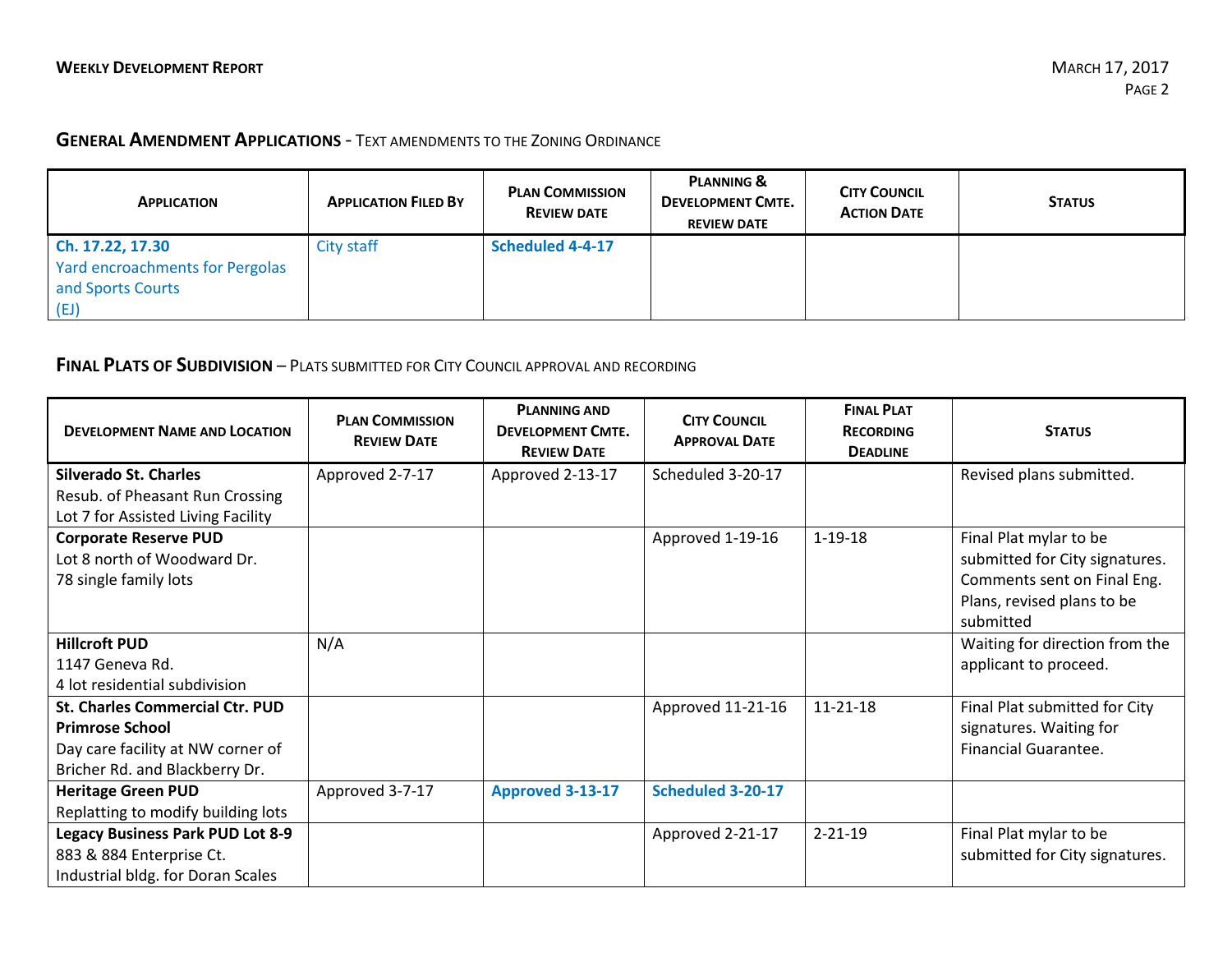## **COMMERCIAL AND INDUSTRIAL BUILDING PERMIT PROJECTS -**

NEW BUILDINGS, MAJOR ADDITIONS, OR SITE DEVELOPMENT PROJECTS REQUIRING ADMINISTRATIVE DESIGN REVIEW

| <b>DEVELOPMENT NAME AND LOCATION</b>       | <b>PROJECT DESCRIPTION</b>                            | <b>STATUS</b>                                                            |  |
|--------------------------------------------|-------------------------------------------------------|--------------------------------------------------------------------------|--|
| Cooper's Hawk - 3710 E. Main St.           | 11,300 square foot winery and restaurant              | Permit release meeting held 9-27-16.                                     |  |
| Outlot at NE corner of Main St. &          | PUD Plan approved by City Council                     | Permit issued. Site work complete. Under construction.                   |  |
| west mall entrance                         |                                                       | Pre-Occupancy Meeting held 3-9-17.                                       |  |
| Two unit retail building /                 | 4,719 square foot two-unit retail building            | Pre-Occupancy meeting for shell building held.                           |  |
| Starbucks - 3830 E. Main St.               | Starbucks Coffee with drive-through                   | <b>Certificate of Occupancy issued for Starbucks.</b>                    |  |
| Outlot at NE corner of Main St. &          | PUD Plan approved by City Council                     | Starbucks anticipated opening in mid-March.                              |  |
| center mall entrance/38 <sup>th</sup> Ave. |                                                       |                                                                          |  |
| First Street Building 1 - Build out        | Build-out upper three floors of Building 1 for office | Shell permits issued for build out of floors 2, 3, 4.                    |  |
| for ALE Solutions                          | space.                                                | Under construction.                                                      |  |
| 190 S. $1st$ Street                        |                                                       | Final Occupancy of 4 <sup>th</sup> floor expected late March/early April |  |
| First Street Building 1 - Build out        | 2,000 square foot wine bar                            | Permit issued. Under construction.                                       |  |
| for Vintage 53                             |                                                       | <b>Certificate of Occupancy issued.</b>                                  |  |
| 162 S. 1st Street                          |                                                       |                                                                          |  |
| <b>First Street Redevelopment</b>          | Construct 5 story mixed use building                  | Footing and foundation permit issued. Under construction.                |  |
| Phase 3, Building 3                        | PUD Plan approved by City Council 9-6-16.             | Minor Change approved 2-21-17.                                           |  |
| 10 Illinois St.                            | Historic Preservation COA approved 9-7-16.            | Plans for building submitted, under review.                              |  |
|                                            | Revised COA reviewed and approved on 2-1-17.          |                                                                          |  |
| 505 W. Main St.                            | Reconstruct building for professional office use,     | Temporary Certificate of Occupancy issued.                               |  |
| SW corner of 5 <sup>th</sup> & Main St.    | expansion of existing parking lot.                    | Final re-inspection scheduled.                                           |  |
| Former clock shop building                 |                                                       |                                                                          |  |
| 2701 E. Main St.                           | Dunkin Donuts with Drive-Through                      | Temporary Certificate of Occupancy issued, subject to                    |  |
| Former Qdoba- west of                      | PUD Plan approved by City Council                     | completing grading/landscaping in Spring.                                |  |
| Walgreen's, east of Toyota                 |                                                       |                                                                          |  |
| 510 S. Tyler Road                          | 28,000 square foot building; Truck rental, leasing,   | Applicant revising project, to submit updated plans in spring            |  |
| Ryder Truck Rental Inc.                    | maintenance, washing and fueling facility             | 2017.                                                                    |  |
|                                            |                                                       | Ordinance expanding SSA approved and recorded 10-17-16.                  |  |
| <b>Metro Self Storage</b>                  | 3-story, 101,000 square foot self-storage facility    | Building Permit release meeting held 8-23-16.                            |  |
| 2623 Lincoln Hwy. (Rt. 38)                 | PUD Plan approved by City Council                     | Permit issued, under construction.                                       |  |
|                                            |                                                       |                                                                          |  |